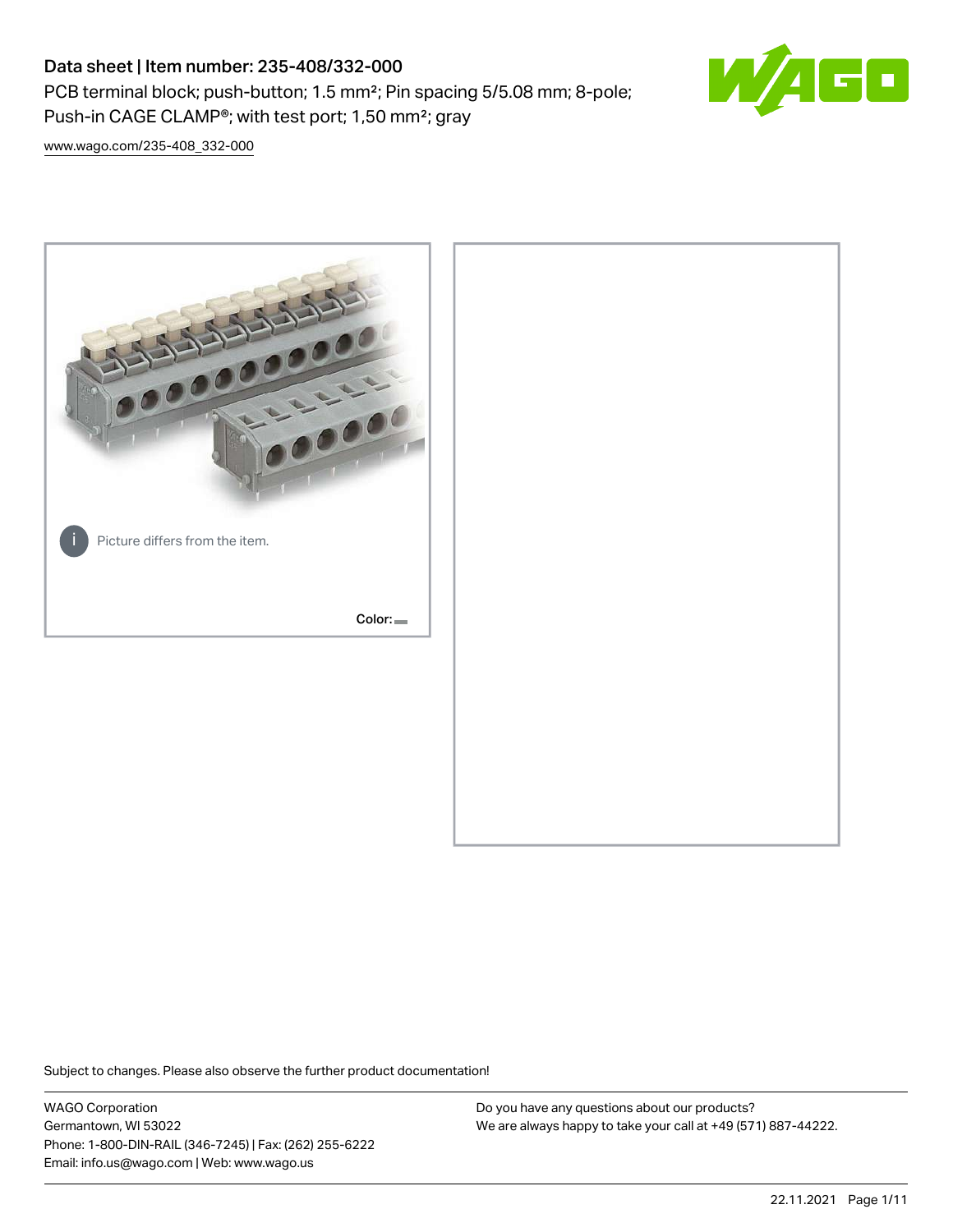

Dimensions in mm

 $L =$  (pole no. x pin spacing) + 1.5 mm

#### Item description

- **PCB terminal strips with push-buttons**
- **Push-in termination of solid and ferruled conductors**
- $\blacksquare$ Convenient termination/removal of fine-stranded conductors via push-buttons
- Set to metric or inch pin spacing by compressing terminal strips or pulling them apart

Subject to changes. Please also observe the further product documentation!

WAGO Corporation Germantown, WI 53022 Phone: 1-800-DIN-RAIL (346-7245) | Fax: (262) 255-6222 Email: info.us@wago.com | Web: www.wago.us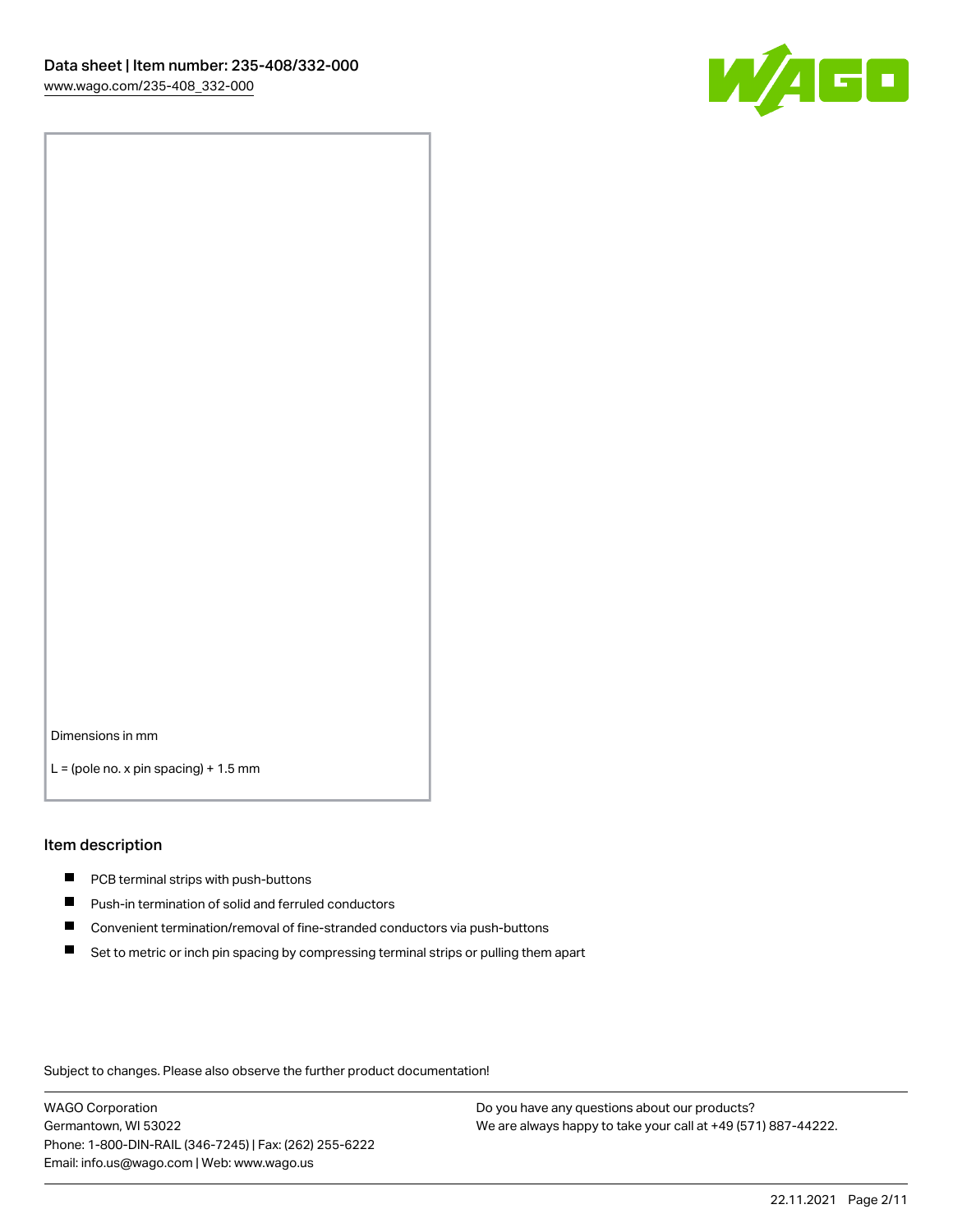

# Data

# Notes

| Variants: | Other pole numbers                                           |
|-----------|--------------------------------------------------------------|
|           | Other colors                                                 |
|           | Terminal strips with 7.5/7.62 mm and 10/10.16 mm pin spacing |
|           | Mixed-color PCB connector strips                             |
|           | Direct marking                                               |

## Electrical data

## IEC Approvals

| Ratings per                 | IEC/EN 60664-1                                            |
|-----------------------------|-----------------------------------------------------------|
| Rated voltage (III / 3)     | 250 V                                                     |
| Rated surge voltage (III/3) | 4 <sub>k</sub> V                                          |
| Rated voltage (III/2)       | 320 V                                                     |
| Rated surge voltage (III/2) | 4 <sub>k</sub> V                                          |
| Nominal voltage (II/2)      | 630 V                                                     |
| Rated surge voltage (II/2)  | 4 <sub>k</sub> V                                          |
| Rated current               | 17.5A                                                     |
| Legend (ratings)            | (III / 2) ≙ Overvoltage category III / Pollution degree 2 |

# UL Approvals

| Approvals per                  | UL 1059 |
|--------------------------------|---------|
| Rated voltage UL (Use Group B) | 300 V   |
| Rated current UL (Use Group B) | 10A     |
| Rated voltage UL (Use Group D) | 300 V   |
| Rated current UL (Use Group D) | 10 A    |

## CSA Approvals

| Approvals per                   | CSA   |
|---------------------------------|-------|
| Rated voltage CSA (Use Group B) | 300 V |
| Rated current CSA (Use Group B) | 15 A  |

## Connection data

| Total number of connection points |  |  |
|-----------------------------------|--|--|
|-----------------------------------|--|--|

Subject to changes. Please also observe the further product documentation!

| <b>WAGO Corporation</b>                                | Do you have any questions about our products?                 |
|--------------------------------------------------------|---------------------------------------------------------------|
| Germantown, WI 53022                                   | We are always happy to take your call at +49 (571) 887-44222. |
| Phone: 1-800-DIN-RAIL (346-7245)   Fax: (262) 255-6222 |                                                               |
| Email: info.us@wago.com   Web: www.wago.us             |                                                               |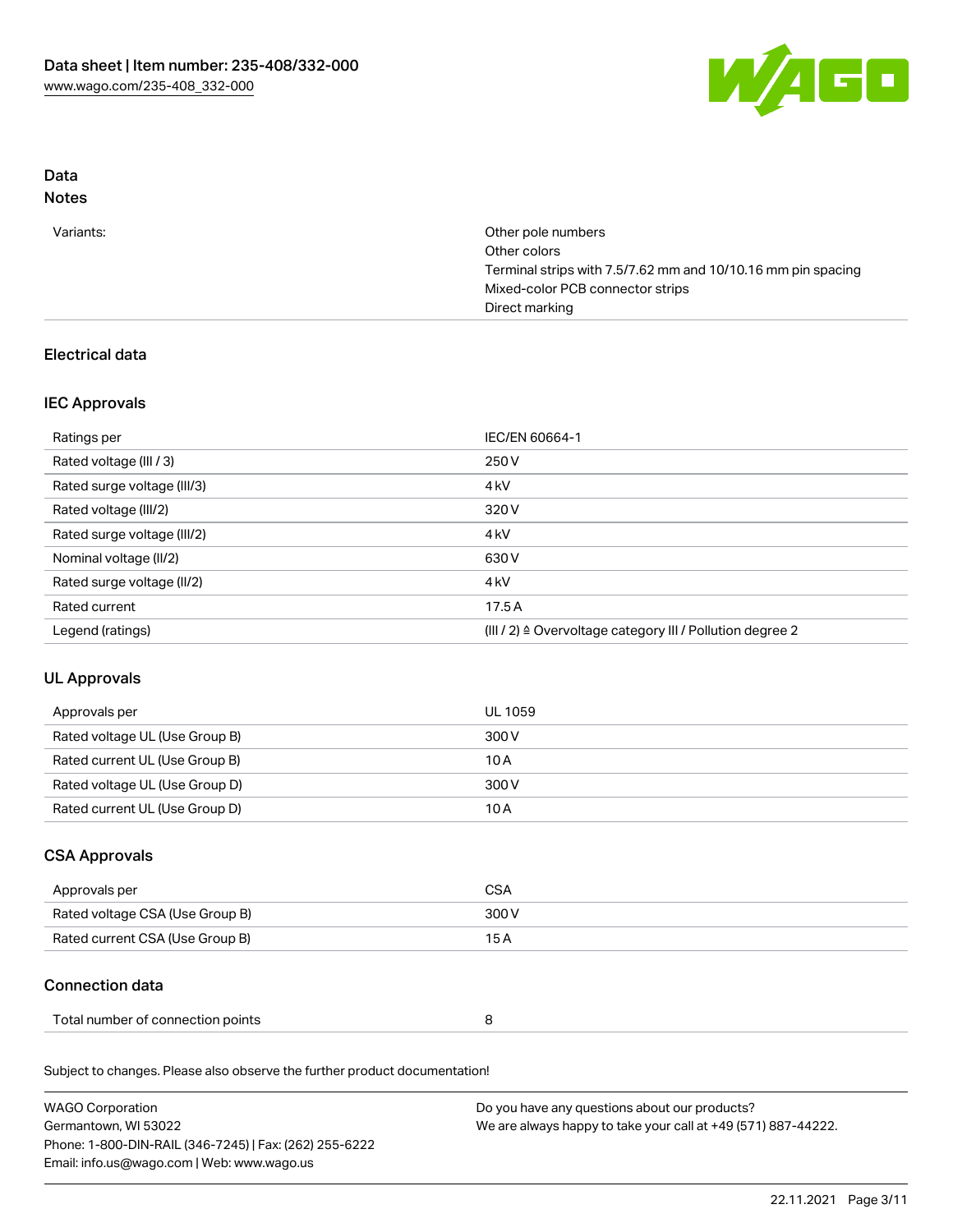[www.wago.com/235-408\\_332-000](http://www.wago.com/235-408_332-000)



| Total number of potentials |  |
|----------------------------|--|
| Number of connection types |  |
| Number of levels           |  |

#### Connection 1

Connection technology example and the connection technology example and the connection technology

|                                                   | PUSH-III CAUL CLAMP                    |
|---------------------------------------------------|----------------------------------------|
| Actuation type                                    | Push-button                            |
| Solid conductor                                   | $0.21.5$ mm <sup>2</sup> / 20  14 AWG  |
| Fine-stranded conductor                           | $0.751.5$ mm <sup>2</sup> / 20  14 AWG |
| Fine-stranded conductor; with insulated ferrule   | $0.251$ mm <sup>2</sup>                |
| Fine-stranded conductor; with uninsulated ferrule | $0.251$ mm <sup>2</sup>                |
| Strip length                                      | $910$ mm / 0.35  0.39 inch             |
| Conductor connection direction to PCB             | 0°                                     |
| Number of poles                                   | 8                                      |

## Physical data

| Pin spacing                          | 5/5.08 mm / 0.197/0.2 inch |
|--------------------------------------|----------------------------|
| Width                                | 41.5 mm / 1.634 inch       |
| Height                               | 19.1 mm / 0.752 inch       |
| Height from the surface              | 15.5 mm / 0.61 inch        |
| Depth                                | 12.5 mm / 0.492 inch       |
| Solder pin length                    | 3.6 <sub>mm</sub>          |
| Solder pin dimensions                | $0.4 \times 0.8$ mm        |
| Drilled hole diameter with tolerance | $1^{(+0.1)}$ mm            |

## PCB contact

| PCB Contact                         | тнт                                      |
|-------------------------------------|------------------------------------------|
| Solder pin arrangement              | over the entire terminal strip (in-line) |
| Number of solder pins per potential |                                          |

#### Material data

| Color                       | gray                              |
|-----------------------------|-----------------------------------|
| Material group              |                                   |
| Insulation material         | Polyamide (PA66)                  |
| Flammability class per UL94 | V0                                |
| Clamping spring material    | Chrome nickel spring steel (CrNi) |

Subject to changes. Please also observe the further product documentation!

| <b>WAGO Corporation</b>                                | Do you have any questions about our products?                 |
|--------------------------------------------------------|---------------------------------------------------------------|
| Germantown, WI 53022                                   | We are always happy to take your call at +49 (571) 887-44222. |
| Phone: 1-800-DIN-RAIL (346-7245)   Fax: (262) 255-6222 |                                                               |
| Email: info.us@wago.com   Web: www.wago.us             |                                                               |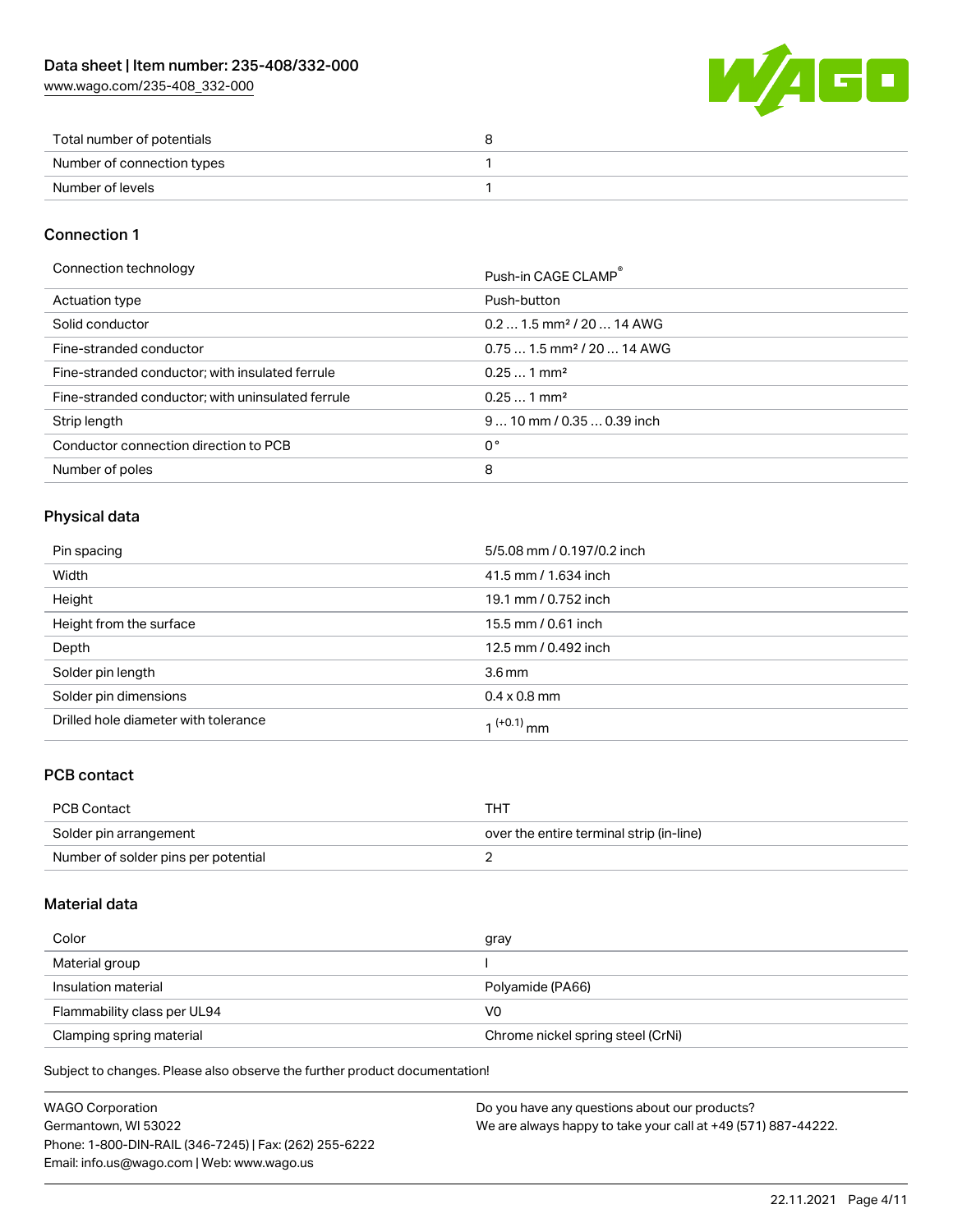[www.wago.com/235-408\\_332-000](http://www.wago.com/235-408_332-000)



| Contact material | Electrolytic copper ( $E_{\text{Cu}}$ ) |
|------------------|-----------------------------------------|
| Contact plating  | tin-plated                              |
| Fire load        | $0.116$ MJ                              |
| Weight           | 6.2 <sub>q</sub>                        |
|                  |                                         |

#### Environmental requirements

| +105 °C<br>Limit temperature range<br>-60 |  |
|-------------------------------------------|--|
|-------------------------------------------|--|

#### Commercial data

| Product Group         | 4 (Printed Circuit) |
|-----------------------|---------------------|
| PU (SPU)              | 100 (25) Stück      |
| Packaging type        | box                 |
| Country of origin     | CΝ                  |
| <b>GTIN</b>           | 4044918655132       |
| Customs tariff number | 85369010000         |

## Approvals / Certificates

#### UL-Approvals

|      |                               |                                 | Certificate |
|------|-------------------------------|---------------------------------|-------------|
| Logo | Approval                      | <b>Additional Approval Text</b> | name        |
|      | UL                            | $\overline{\phantom{0}}$        | E45172      |
| J    | UL International Germany GmbH |                                 |             |

#### Optional accessories

#### Ferrules **Ferrule**  $\tilde{\chi}$ Item no.: 216-101 Ferrule; Sleeve for 0.5 mm² / AWG 22; uninsulated; electro-tin plated; silver-colored [www.wago.com/216-101](http://www.wago.com/216-101)  $\frac{1}{2}$ Item no.: 216-104 Ferrule; Sleeve for 1.5 mm² / AWG 16; uninsulated; electro-tin plated; silver-colored [www.wago.com/216-104](http://www.wago.com/216-104) f  $I$ tem no $.216 - 106$

| <u>ILEIII IIO.: 2 I 0- I UD</u><br>Ferrule; Sleeve for 2.5 mm <sup>2</sup> / AWG 14; uninsulated; electro-tin plated; silver-colored | www.wago.com/216-106 |
|--------------------------------------------------------------------------------------------------------------------------------------|----------------------|
| Item no.: 216-107<br>Ferrule; Sleeve for 4 mm <sup>2</sup> / AWG 12; uninsulated; electro-tin plated                                 | www.wago.com/216-107 |

Subject to changes. Please also observe the further product documentation!

| <b>WAGO Corporation</b>                                | Do you have any questions about our products?                 |
|--------------------------------------------------------|---------------------------------------------------------------|
| Germantown, WI 53022                                   | We are always happy to take your call at +49 (571) 887-44222. |
| Phone: 1-800-DIN-RAIL (346-7245)   Fax: (262) 255-6222 |                                                               |
| Email: info.us@wago.com   Web: www.wago.us             |                                                               |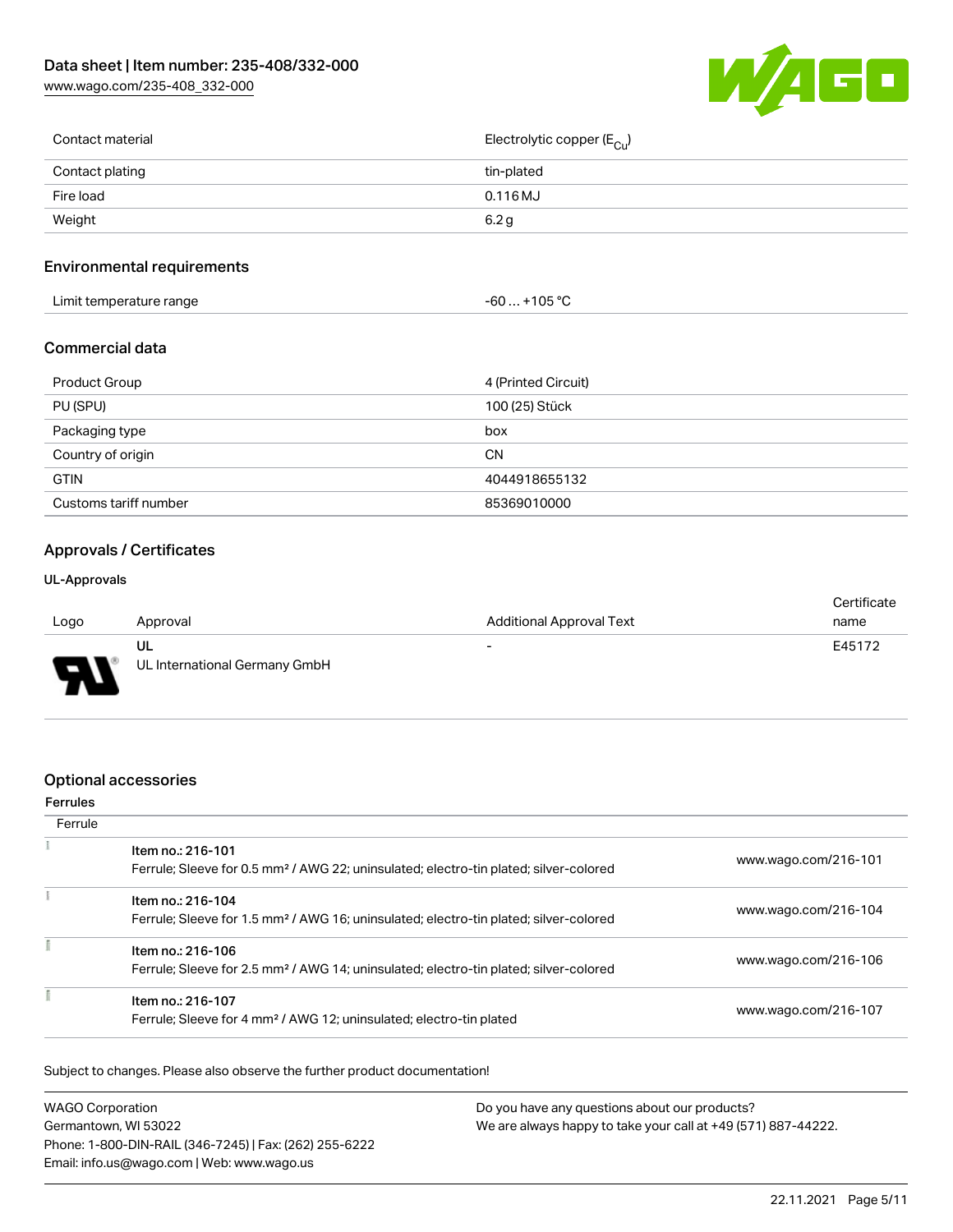[www.wago.com/235-408\\_332-000](http://www.wago.com/235-408_332-000)



| I | Item no.: 216-108<br>Ferrule; Sleeve for 6 mm <sup>2</sup> / AWG 10; uninsulated; electro-tin plated; silver-colored                                                               | www.wago.com/216-108 |
|---|------------------------------------------------------------------------------------------------------------------------------------------------------------------------------------|----------------------|
| I | Item no.: 216-109<br>Ferrule; Sleeve for 10 mm <sup>2</sup> / AWG 8; uninsulated; electro-tin plated                                                                               | www.wago.com/216-109 |
|   | Item no.: 216-102<br>Ferrule; Sleeve for 0.75 mm <sup>2</sup> / AWG 20; uninsulated; electro-tin plated; silver-colored                                                            | www.wago.com/216-102 |
|   | Item no.: 216-103<br>Ferrule; Sleeve for 1 mm <sup>2</sup> / AWG 18; uninsulated; electro-tin plated                                                                               | www.wago.com/216-103 |
| Π | Item no.: 216-110<br>Ferrule; Sleeve for 16 mm <sup>2</sup> / AWG 6; uninsulated; electro-tin plated; metallic brown                                                               | www.wago.com/216-110 |
|   | Item no.: 216-123<br>Ferrule; Sleeve for 1 mm <sup>2</sup> / AWG 18; uninsulated; electro-tin plated; silver-colored                                                               | www.wago.com/216-123 |
|   | Item no.: 216-122<br>Ferrule; Sleeve for 0.75 mm <sup>2</sup> / AWG 20; uninsulated; electro-tin plated; silver-colored                                                            | www.wago.com/216-122 |
|   | Item no.: 216-124<br>Ferrule; Sleeve for 1.5 mm <sup>2</sup> / AWG 16; uninsulated; electro-tin plated                                                                             | www.wago.com/216-124 |
|   | Item no.: 216-142<br>Ferrule; Sleeve for 0.75 mm <sup>2</sup> / 18 AWG; uninsulated; electro-tin plated; electrolytic copper; gastight<br>crimped; acc. to DIN 46228, Part 1/08.92 | www.wago.com/216-142 |
|   | Item no.: 216-132<br>Ferrule; Sleeve for 0.34 mm <sup>2</sup> / AWG 24; uninsulated; electro-tin plated                                                                            | www.wago.com/216-132 |
|   | Item no.: 216-121<br>Ferrule; Sleeve for 0.5 mm <sup>2</sup> / AWG 22; uninsulated; electro-tin plated; silver-colored                                                             | www.wago.com/216-121 |
|   | Item no.: 216-143<br>Ferrule; Sleeve for 1 mm <sup>2</sup> / AWG 18; uninsulated; electro-tin plated; electrolytic copper; gastight<br>crimped; acc. to DIN 46228, Part 1/08.92    | www.wago.com/216-143 |
|   | Item no.: 216-131<br>Ferrule; Sleeve for 0.25 mm <sup>2</sup> / AWG 24; uninsulated; electro-tin plated; silver-colored                                                            | www.wago.com/216-131 |
|   | Item no.: 216-141<br>Ferrule; Sleeve for 0.5 mm <sup>2</sup> / 20 AWG; uninsulated; electro-tin plated; electrolytic copper; gastight<br>crimped; acc. to DIN 46228, Part 1/08.92  | www.wago.com/216-141 |
|   | Item no.: 216-152<br>Ferrule; Sleeve for 0.34 mm <sup>2</sup> / AWG 24; uninsulated; electro-tin plated                                                                            | www.wago.com/216-152 |
|   | Item no.: 216-203<br>Ferrule; Sleeve for 1 mm <sup>2</sup> / AWG 18; insulated; electro-tin plated; red                                                                            | www.wago.com/216-203 |
| I | Item no.: 216-206<br>Ferrule; Sleeve for 2.5 mm <sup>2</sup> / AWG 14; insulated; electro-tin plated; blue                                                                         | www.wago.com/216-206 |
|   | Item no.: 216-207<br>Ferrule; Sleeve for 4 mm <sup>2</sup> / AWG 12; insulated; electro-tin plated; gray                                                                           | www.wago.com/216-207 |

WAGO Corporation Germantown, WI 53022 Phone: 1-800-DIN-RAIL (346-7245) | Fax: (262) 255-6222 Email: info.us@wago.com | Web: www.wago.us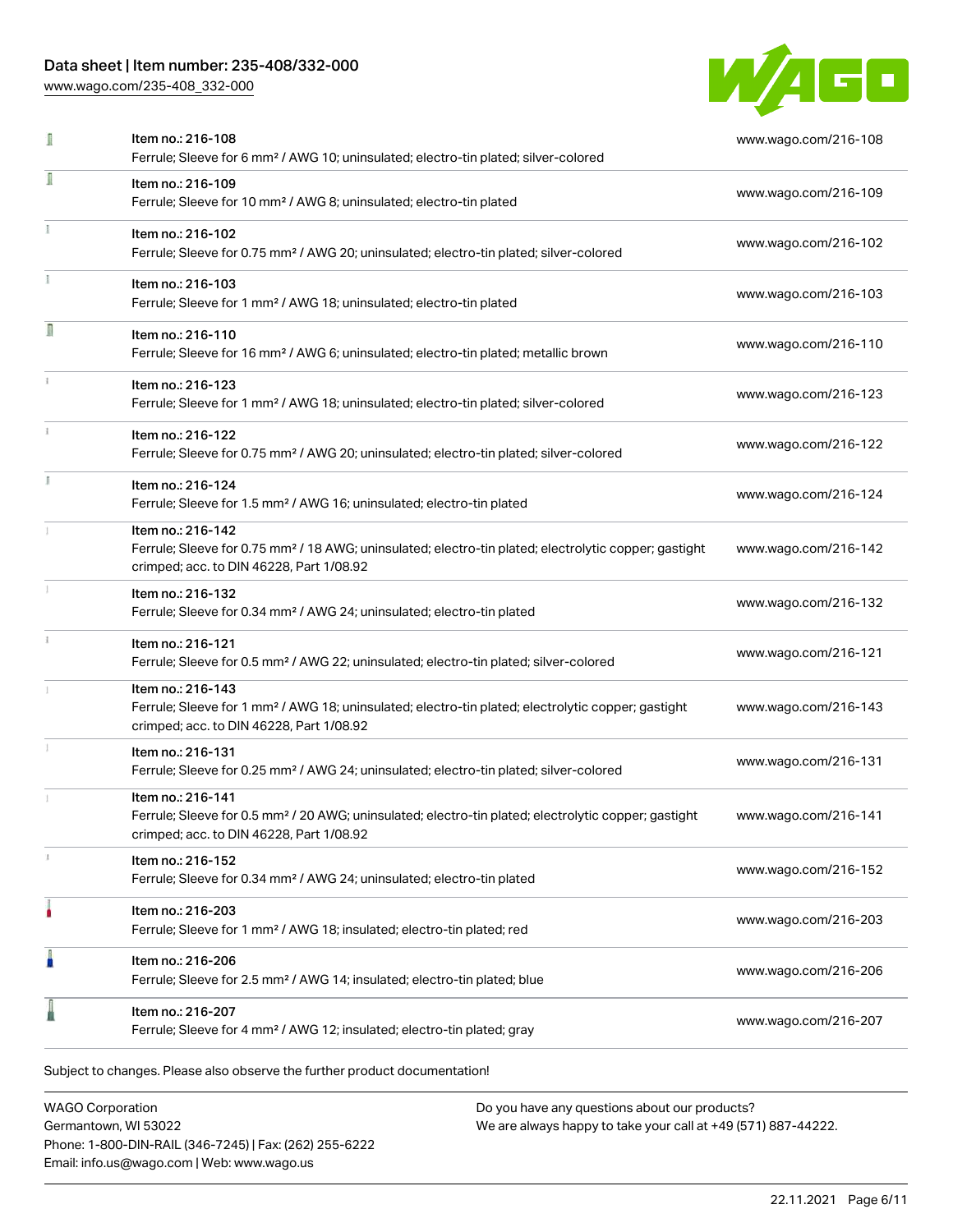[www.wago.com/235-408\\_332-000](http://www.wago.com/235-408_332-000)



| Item no.: 216-151                                                                                                                                                                                 |                                                                                                                                                                                                                                                                                                                                                                                                                                                             |
|---------------------------------------------------------------------------------------------------------------------------------------------------------------------------------------------------|-------------------------------------------------------------------------------------------------------------------------------------------------------------------------------------------------------------------------------------------------------------------------------------------------------------------------------------------------------------------------------------------------------------------------------------------------------------|
| Ferrule; Sleeve for 0.25 mm <sup>2</sup> / AWG 24; uninsulated; electro-tin plated                                                                                                                | www.wago.com/216-151                                                                                                                                                                                                                                                                                                                                                                                                                                        |
| Item no.: 216-204<br>Ferrule; Sleeve for 1.5 mm <sup>2</sup> / AWG 16; insulated; electro-tin plated; black                                                                                       | www.wago.com/216-204                                                                                                                                                                                                                                                                                                                                                                                                                                        |
| Item no.: 216-209<br>Ferrule; Sleeve for 10 mm <sup>2</sup> / AWG 8; insulated; electro-tin plated; red                                                                                           | www.wago.com/216-209                                                                                                                                                                                                                                                                                                                                                                                                                                        |
| Item no.: 216-205<br>Ferrule; Sleeve for 2.08 mm <sup>2</sup> / AWG 14; insulated; electro-tin plated; yellow                                                                                     | www.wago.com/216-205                                                                                                                                                                                                                                                                                                                                                                                                                                        |
| Item no.: 216-144<br>Ferrule; Sleeve for 1.5 mm <sup>2</sup> / AWG 16; uninsulated; electro-tin plated; electrolytic copper; gastight<br>crimped; acc. to DIN 46228, Part 1/08.92; silver-colored | www.wago.com/216-144                                                                                                                                                                                                                                                                                                                                                                                                                                        |
| Item no.: 216-208<br>acc. to DIN 46228, Part 4/09.90; yellow                                                                                                                                      |                                                                                                                                                                                                                                                                                                                                                                                                                                                             |
| Item no.: 216-201<br>Ferrule; Sleeve for 0.5 mm <sup>2</sup> / 20 AWG; insulated; electro-tin plated; white                                                                                       | www.wago.com/216-201                                                                                                                                                                                                                                                                                                                                                                                                                                        |
| Item no.: 216-223<br>Ferrule; Sleeve for 1 mm <sup>2</sup> / AWG 18; insulated; electro-tin plated; red                                                                                           | www.wago.com/216-223                                                                                                                                                                                                                                                                                                                                                                                                                                        |
| Item no.: 216-210<br>acc. to DIN 46228, Part 4/09.90; blue                                                                                                                                        |                                                                                                                                                                                                                                                                                                                                                                                                                                                             |
| Item no.: 216-241<br>Ferrule; Sleeve for 0.5 mm <sup>2</sup> / 20 AWG; insulated; electro-tin plated; electrolytic copper; gastight<br>crimped; acc. to DIN 46228, Part 4/09.90; white            | www.wago.com/216-241                                                                                                                                                                                                                                                                                                                                                                                                                                        |
| Item no.: 216-242<br>Ferrule; Sleeve for 0.75 mm <sup>2</sup> / 18 AWG; insulated; electro-tin plated; electrolytic copper; gastight<br>crimped; acc. to DIN 46228, Part 4/09.90; gray            | www.wago.com/216-242                                                                                                                                                                                                                                                                                                                                                                                                                                        |
| Item no.: 216-222<br>Ferrule; Sleeve for 0.75 mm <sup>2</sup> / 18 AWG; insulated; electro-tin plated; gray                                                                                       | www.wago.com/216-222                                                                                                                                                                                                                                                                                                                                                                                                                                        |
| ltem no.: 216-221<br>Ferrule; Sleeve for 0.5 mm <sup>2</sup> / 20 AWG; insulated; electro-tin plated; white                                                                                       | www.wago.com/216-221                                                                                                                                                                                                                                                                                                                                                                                                                                        |
| Item no.: 216-224<br>Ferrule; Sleeve for 1.5 mm <sup>2</sup> / AWG 16; insulated; electro-tin plated; black                                                                                       | www.wago.com/216-224                                                                                                                                                                                                                                                                                                                                                                                                                                        |
| Item no.: 216-243<br>acc. to DIN 46228, Part 4/09.90; red                                                                                                                                         |                                                                                                                                                                                                                                                                                                                                                                                                                                                             |
| Item no.: 216-244<br>Ferrule; Sleeve for 1.5 mm <sup>2</sup> / AWG 16; insulated; electro-tin plated; electrolytic copper; gastight<br>crimped; acc. to DIN 46228, Part 4/09.90; black            | www.wago.com/216-244                                                                                                                                                                                                                                                                                                                                                                                                                                        |
|                                                                                                                                                                                                   | Ferrule; Sleeve for 6 mm <sup>2</sup> / AWG 10; insulated; electro-tin plated; electrolytic copper; gastight crimped; www.wago.com/216-208<br>Ferrule; Sleeve for 16 mm <sup>2</sup> / AWG 6; insulated; electro-tin plated; electrolytic copper; gastight crimped; www.wago.com/216-210<br>Ferrule; Sleeve for 1 mm <sup>2</sup> / AWG 18; insulated; electro-tin plated; electrolytic copper; gastight crimped; www.wago.com/216-243<br>Item no.: 216-263 |

WAGO Corporation Germantown, WI 53022 Phone: 1-800-DIN-RAIL (346-7245) | Fax: (262) 255-6222 Email: info.us@wago.com | Web: www.wago.us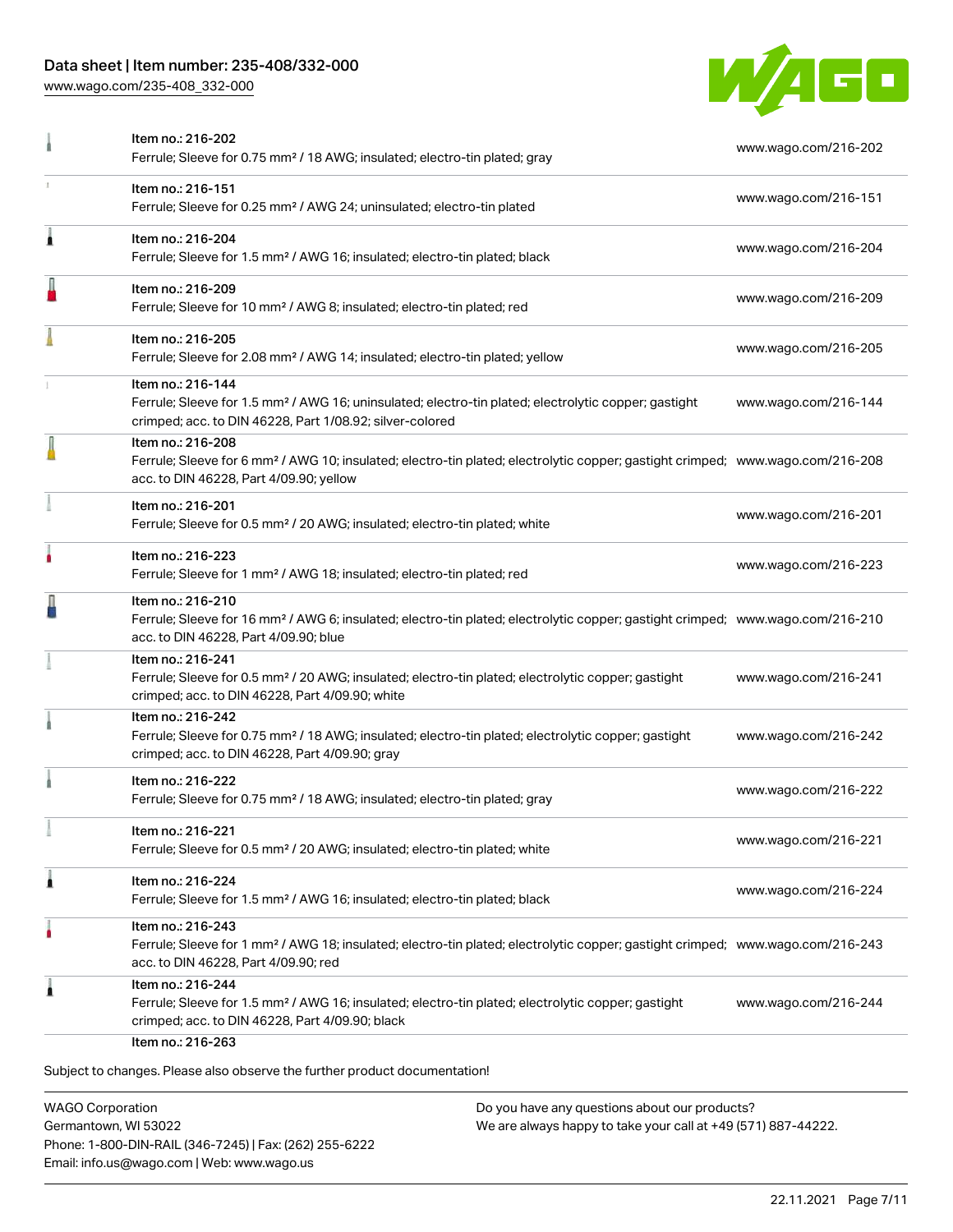[www.wago.com/235-408\\_332-000](http://www.wago.com/235-408_332-000)



|   | Ferrule; Sleeve for 1 mm <sup>2</sup> / AWG 18; insulated; electro-tin plated; electrolytic copper; gastight crimped; www.wago.com/216-263<br>acc. to DIN 46228, Part 4/09.90; red                         |                      |
|---|------------------------------------------------------------------------------------------------------------------------------------------------------------------------------------------------------------|----------------------|
| Å | Item no.: 216-246<br>Ferrule; Sleeve for 2.5 mm <sup>2</sup> / AWG 14; insulated; electro-tin plated; electrolytic copper; gastight<br>crimped; acc. to DIN 46228, Part 4/09.90; blue                      | www.wago.com/216-246 |
| Å | Item no.: 216-266<br>Ferrule; Sleeve for 2.5 mm <sup>2</sup> / AWG 14; insulated; electro-tin plated; electrolytic copper; gastight<br>crimped; acc. to DIN 46228, Part 4/09.90; blue                      | www.wago.com/216-266 |
| Â | Item no.: 216-264<br>Ferrule; Sleeve for 1.5 mm <sup>2</sup> / AWG 16; insulated; electro-tin plated; electrolytic copper; gastight<br>crimped; acc. to DIN 46228, Part 4/09.90; black                     | www.wago.com/216-264 |
| Â | Item no.: 216-284<br>Ferrule; Sleeve for 1.5 mm <sup>2</sup> / AWG 16; insulated; electro-tin plated; electrolytic copper; gastight<br>crimped; acc. to DIN 46228, Part 4/09.90; black                     | www.wago.com/216-284 |
| I | Item no.: 216-286<br>Ferrule; Sleeve for 2.5 mm <sup>2</sup> / AWG 14; insulated; electro-tin plated; electrolytic copper; gastight<br>crimped; acc. to DIN 46228, Part 4/09.90; blue                      | www.wago.com/216-286 |
| I | Item no.: 216-287<br>Ferrule; Sleeve for 4 mm <sup>2</sup> / AWG 12; insulated; electro-tin plated; electrolytic copper; gastight crimped; www.wago.com/216-287<br>acc. to DIN 46228, Part 4/09.90; gray   |                      |
|   | Item no.: 216-262<br>Ferrule; Sleeve for 0.75 mm <sup>2</sup> / 18 AWG; insulated; electro-tin plated; electrolytic copper; gastight<br>crimped; acc. to DIN 46228, Part 4/09.90; gray                     | www.wago.com/216-262 |
|   | Item no.: 216-288<br>Ferrule; Sleeve for 6 mm <sup>2</sup> / AWG 10; insulated; electro-tin plated; electrolytic copper; gastight crimped; www.wago.com/216-288<br>acc. to DIN 46228, Part 4/09.90; yellow |                      |
| ł | Item no.: 216-289<br>Ferrule; Sleeve for 10 mm <sup>2</sup> / AWG 8; insulated; electro-tin plated; electrolytic copper; gastight crimped; www.wago.com/216-289<br>acc. to DIN 46228, Part 4/09.90; red    |                      |
|   | Item no.: 216-301<br>Ferrule; Sleeve for 0.25 mm <sup>2</sup> / AWG 24; insulated; electro-tin plated; yellow                                                                                              | www.wago.com/216-301 |
|   | Item no.: 216-321<br>Ferrule; Sleeve for 0.25 mm <sup>2</sup> / AWG 24; insulated; electro-tin plated; yellow                                                                                              | www.wago.com/216-321 |
|   | Item no.: 216-322<br>Ferrule; Sleeve for 0.34 mm <sup>2</sup> / 22 AWG; insulated; electro-tin plated; green                                                                                               | www.wago.com/216-322 |
| l | Item no.: 216-267<br>Ferrule; Sleeve for 4 mm <sup>2</sup> / AWG 12; insulated; electro-tin plated; electrolytic copper; gastight crimped; www.wago.com/216-267<br>acc. to DIN 46228, Part 4/09.90; gray   |                      |
|   | Item no.: 216-302<br>Ferrule; Sleeve for 0.34 mm <sup>2</sup> / 22 AWG; insulated; electro-tin plated; light turquoise                                                                                     | www.wago.com/216-302 |
|   |                                                                                                                                                                                                            |                      |

Subject to changes. Please also observe the further product documentation!

WAGO Corporation Germantown, WI 53022 Phone: 1-800-DIN-RAIL (346-7245) | Fax: (262) 255-6222 Email: info.us@wago.com | Web: www.wago.us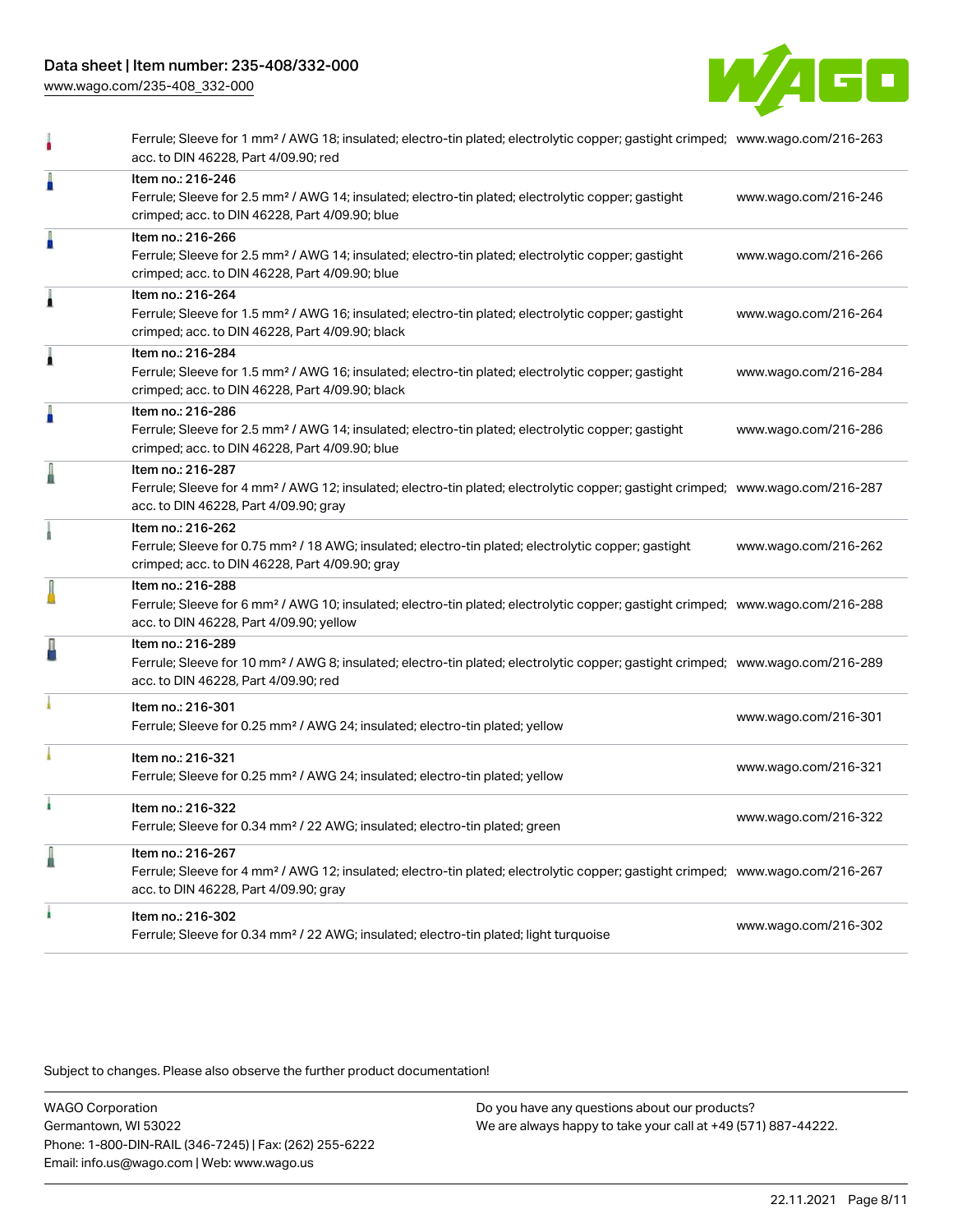

### Downloads Documentation

| <b>Additional Information</b>                                                                                                                                          |            |               |          |
|------------------------------------------------------------------------------------------------------------------------------------------------------------------------|------------|---------------|----------|
| Technical explanations                                                                                                                                                 | 2019 Apr 3 | pdf<br>2.0 MB | Download |
|                                                                                                                                                                        |            |               |          |
| <b>CAD files</b>                                                                                                                                                       |            |               |          |
| <b>CAE</b> data                                                                                                                                                        |            |               |          |
| EPLAN Data Portal 235-408/332-000                                                                                                                                      |            | <b>URL</b>    | Download |
| EPLAN Data Portal 235-408/332-000                                                                                                                                      |            | <b>URL</b>    | Download |
| <b>PCB Design</b>                                                                                                                                                      |            |               |          |
| Symbol and Footprint 235-408/332-000                                                                                                                                   |            | <b>URL</b>    | Download |
| CAx data for your PCB design, consisting of "schematic symbols and PCB footprints",<br>allow easy integration of the WAGO component into your development environment. |            |               |          |
| <b>Supported formats:</b>                                                                                                                                              |            |               |          |
| <b>The State</b><br>Accel EDA 14 & 15                                                                                                                                  |            |               |          |
| <b>The Contract</b>                                                                                                                                                    |            |               |          |

- Altium 6 to current version
- $\blacksquare$ Cadence Allegro
- $\blacksquare$ **DesignSpark**
- $\blacksquare$ Eagle Libraries
- $\blacksquare$ KiCad
- $\blacksquare$ Mentor Graphics BoardStation
- $\blacksquare$ Mentor Graphics Design Architect
- $\blacksquare$ Mentor Graphics Design Expedition 99 and 2000
- $\blacksquare$ OrCAD 9.X PCB and Capture
- $\blacksquare$ PADS PowerPCB 3, 3.5, 4.X, and 5.X
- $\blacksquare$ PADS PowerPCB and PowerLogic 3.0
- $\blacksquare$ PCAD 2000, 2001, 2002, 2004, and 2006
- $\blacksquare$ Pulsonix 8.5 or newer
- $\blacksquare$ STL
- $\blacksquare$ 3D STEP
- $\blacksquare$ TARGET 3001!

Subject to changes. Please also observe the further product documentation!

WAGO Corporation Germantown, WI 53022 Phone: 1-800-DIN-RAIL (346-7245) | Fax: (262) 255-6222 Email: info.us@wago.com | Web: www.wago.us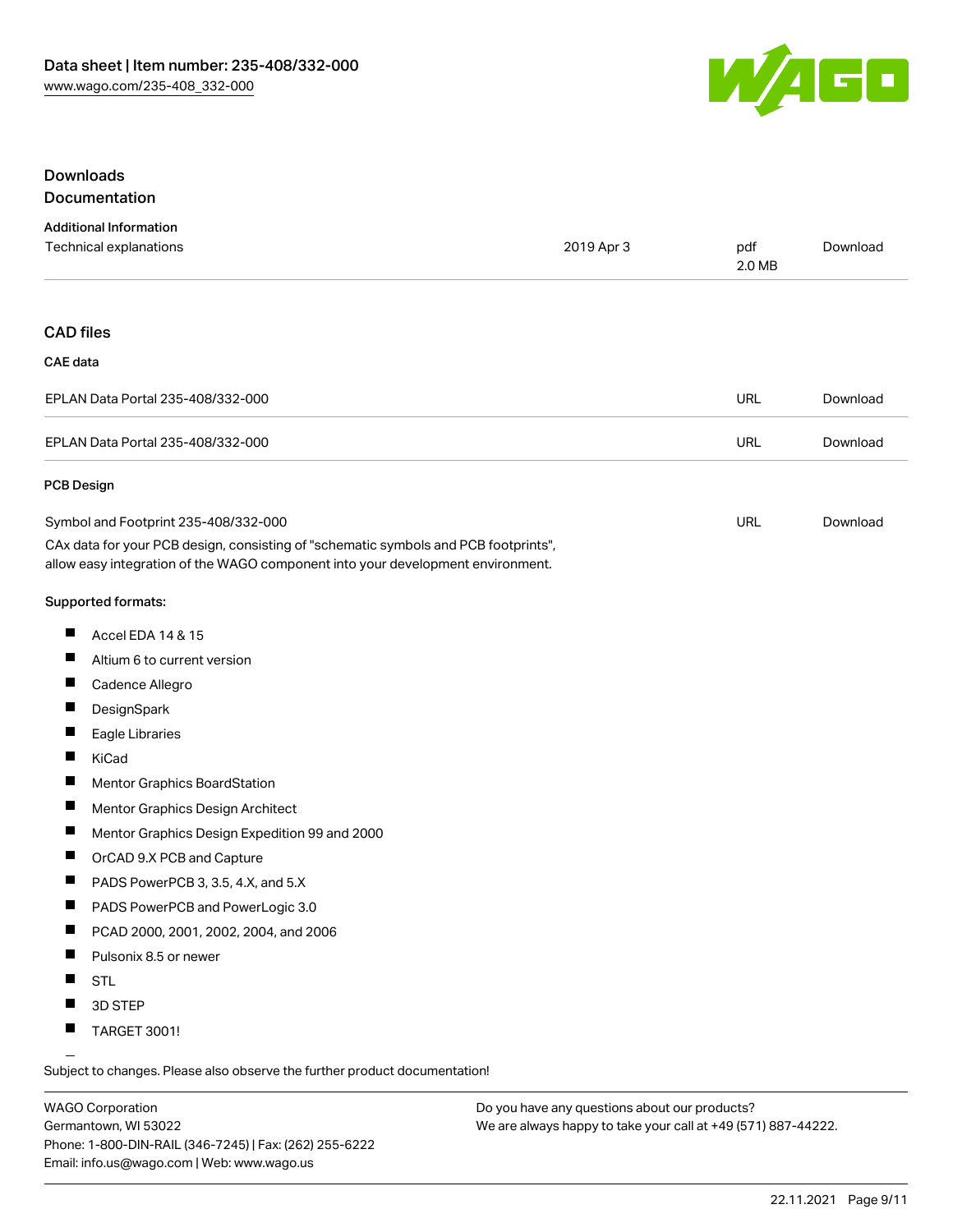W/AGO

- $\blacksquare$ View Logic ViewDraw
- $\blacksquare$ Quadcept
- $\blacksquare$ Zuken CadStar 3 and 4
- $\blacksquare$ Zuken CR-5000 and CR-8000

PCB Component Libraries (EDA), PCB CAD Library Ultra Librarian

## Environmental Product Compliance

#### Compliance Search

| Environmental Product Compliance 235-408/332-000                                                                                                                       | URL | Download |
|------------------------------------------------------------------------------------------------------------------------------------------------------------------------|-----|----------|
| PCB terminal block; push-button; 1.5 mm <sup>2</sup> ; Pin spacing 5/5.08 mm; 8-pole; Push-in<br>CAGE CLAMP <sup>®</sup> ; with test port; 1,50 mm <sup>2</sup> ; gray |     |          |

### Installation Notes

#### Conductor termination



Inserting/removing fine-stranded conductors via push-button.



Insert/remove fine-stranded conductors with ferrules via push-button.



Insert solid conductors via push-in termination.

#### Installation



Subject to changes. Please also observe the further product documentation!

WAGO Corporation Germantown, WI 53022 Phone: 1-800-DIN-RAIL (346-7245) | Fax: (262) 255-6222 Email: info.us@wago.com | Web: www.wago.us